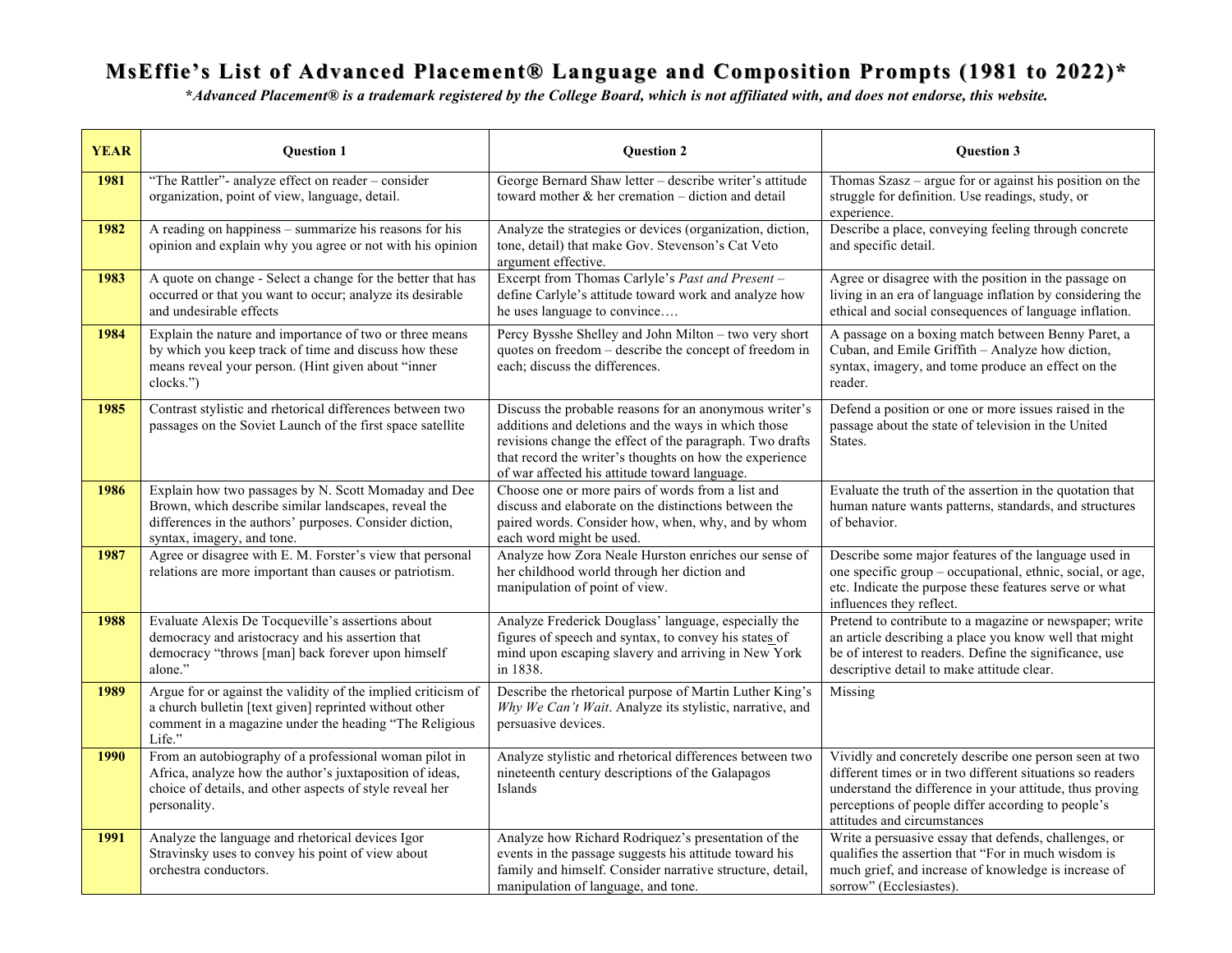| 1992 | Analyze Queen Elizabeth I's diction, imagery, and<br>sentence structure to achieve her purpose in her speech to<br>her troops at Tilbury, 1588.                                                                                                                         | Using your observation, experience, or reading, defend,<br>challenge, or qualify Joseph Addison's assertion that<br>men use ridicule to "laugh men out of virtue and good<br>sense."                                                                                                                                                                                   | Considering the choice of the word "cripple" and other<br>rhetorical features, such as tone, word choice, and<br>rhetorical structure, analyze how Nancy Mairs, who has<br>multiple sclerosis, presents herself.                                                 |
|------|-------------------------------------------------------------------------------------------------------------------------------------------------------------------------------------------------------------------------------------------------------------------------|------------------------------------------------------------------------------------------------------------------------------------------------------------------------------------------------------------------------------------------------------------------------------------------------------------------------------------------------------------------------|------------------------------------------------------------------------------------------------------------------------------------------------------------------------------------------------------------------------------------------------------------------|
| 1993 | Compare the rhetorical strategies - such as arguments,<br>assumptions, attitudes, diction – used by characters from<br>Jane Austen (1813) and Charles Dickens (1865).<br>Comment on both intended and probable effects of the<br>proposals on the women being addressed | Defend, challenge, or qualify H. L. Mencken's views<br>about the artist's relation to society. Refer to particular<br>writers, composers, or other artists.                                                                                                                                                                                                            | Read the paragraph for E. M. Forster's 1936 essay "My<br>Wood." Define Forster's attitude toward the experience<br>of owning property and analyze that attitude; consider<br>Forster's word choice, manipulation of sentences, and<br>use of Biblical Allusions  |
| 1994 | From an excerpt of Sir George Savile's essay about King<br>Charles II (1630 – 1685), define the attitude Savile would<br>like us to adopt about Charles II and analyze the rhetorical<br>strategies employed to promote that attitude.                                  | Defend, challenge, or qualify Barbara Tuchman's claim<br>that "wooden- headedness plays a remarkably large role<br>in human affairs." Use evidence and/or your<br>observations. (From The March of Folly)                                                                                                                                                              | Characterize and analyze Joan Didion's view of the<br>Santa Ana winds. Consider her stylistic elements, such<br>as diction, imagery, syntax, structure, tone, and<br>selection of detail.                                                                        |
| 1995 | In 1860, John Ruskin argued for giving precedence to the<br>soldier rather than to the merchant or manufacturer.<br>Evaluate his argument. (Excerpt included)                                                                                                           | Analyze the rhetorical techniques Ellen Goodman uses<br>to convey her attitude toward Phil, the subject of her<br>piece, "The Company Man."                                                                                                                                                                                                                            | After reading his paragraph, defend, challenge, or<br>qualify James Baldwin's ideas about the importance of<br>language as a "key to identity" and social acceptance.<br>Use your observation, experience, or readings.                                          |
| 1996 | Read the passage from Lady Mary Wortley Montague's<br>letter to her daughter. Analyze how Lady Mary (1689 -<br>1762) uses rhetorical strategies and stylistic devices to<br>convey her views about the role knowledge played in the<br>lives of women of her time.      | Read the passage from A Summer Life and analyze<br>some of the ways in which Gary Soto recreates the<br>experience of his guilty six-year old self. Consider such<br>devices as contrast, reputation, pacing, diction, and<br>imagery.                                                                                                                                 | Using your own knowledge and experience, defend,<br>challenge, or qualify Lewis Lapham's view of "the<br>American faith in money" from Money and Class in<br><i>America.</i> (25 line excerpt included.)                                                         |
| 1997 | Read the passage from Meena Alexander's Fault Lines<br>and analyze how Alexander uses language to explore and<br>represent her fractured identity.                                                                                                                      | Read the passage from the 1845 Narrative of the Life of<br>Frederick Douglass, an American Slave, noting such<br>elements as syntax, figurative language, and selection<br>of detail. Write an essay in which you identify stylistic<br>elements that distinguish third paragraph from the rest<br>of the passage and discuss how that difference is<br>significant    | Using your own critical understanding of contemporary<br>society, agree or disagree with Neil Postman's assertion<br>that Aldous Huxley's vision of society in Brave New<br>World is more relevant today than is George Orwell's in<br>1984.                     |
| 1998 | Paying particular attention to tone, analyze the techniques<br>Charles Lamb uses to decline William Wordsworth's<br>invitation to visit him in the country.                                                                                                             | From Henry James's novel The Portrait of a Lady, read<br>the conversation between Madame Merle and Isabel<br>Archer, noting their conflicting views about what<br>constitutes the self. In a persuasive essay, demonstrate<br>which of the two conceptions of the self has greater<br>validity. Use specific evidence from your observation,<br>experience or reading. | After reading the two letters between an executive of<br>the Coca-Cola company and a representative of Grove<br>Press, analyze the rhetorical strategies each writer uses<br>to achieve his purpose and explain which letter offers<br>the more persuasive case. |
| 1999 | After reading two passages about Florida's Okefenokee<br>Swamp, analyze how the distinctive style of each reveals<br>the purpose of its writer.                                                                                                                         | After reading the [3 columns long] opening from<br>Jamaica Kincaid's essay, "On Seeing England for the<br>First Time," analyze the rhetorical strategies Kincaid<br>employs to convey her attitude toward England.                                                                                                                                                     | After thinking about the implications of the excerpt<br>from Antigone, explore the validity of the assertion that<br>"The only / Crime is pride." Use examples from your<br>reading, observation, or experience.                                                 |
| 2000 | Eudora Welty recalls reading and books that influenced<br>her craft as a writer. Analyze how Welty's language<br>conveys intensity and value of reading.                                                                                                                | George Orwell uses Gandhi to argue for choosing<br>human imperfection over sainthood. Analyze how<br>Orwell criticizes Gandhi's position & how Orwell<br>develops his own position.                                                                                                                                                                                    | Paraphrase King Lear's comment that wealth covers sin<br>and injustice. Defend, challenge, or qualify his view of<br>the relationship between wealth and justice.                                                                                                |
| 2001 | George Eliot's letter to an American woman M. F. Peirce.<br>Analyze the rhetorical strategies Eliot uses to establish her<br>position about the development of a writer.                                                                                                | Analyze how Mary Oliver's style about owls conveys<br>the complexity of her response to nature.                                                                                                                                                                                                                                                                        | Support, refute, qualify Susan Sontag's claim that<br>photography limits understanding of the world. Use<br>appropriate evidence.                                                                                                                                |
| 2002 | Lincoln's Second Inaugural Address was a short speech in<br>which he contemplated the effects of the Civil War and<br>offered his vision for the future. Analyze the rhetorical<br>strategies Lincoln used to achieve his purpose.                                      | Analyze how Virginia Woolf uses language to convey<br>the lasting significance of moments she recalls from her<br>childhood spent in a seaside village in Cornwall,<br>England.                                                                                                                                                                                        | Support, refute, or qualify Czech writer Milan<br>Kundera's claims as expressed in an excerpt from<br>Testaments Betrayed. Use appropriate evidence.                                                                                                             |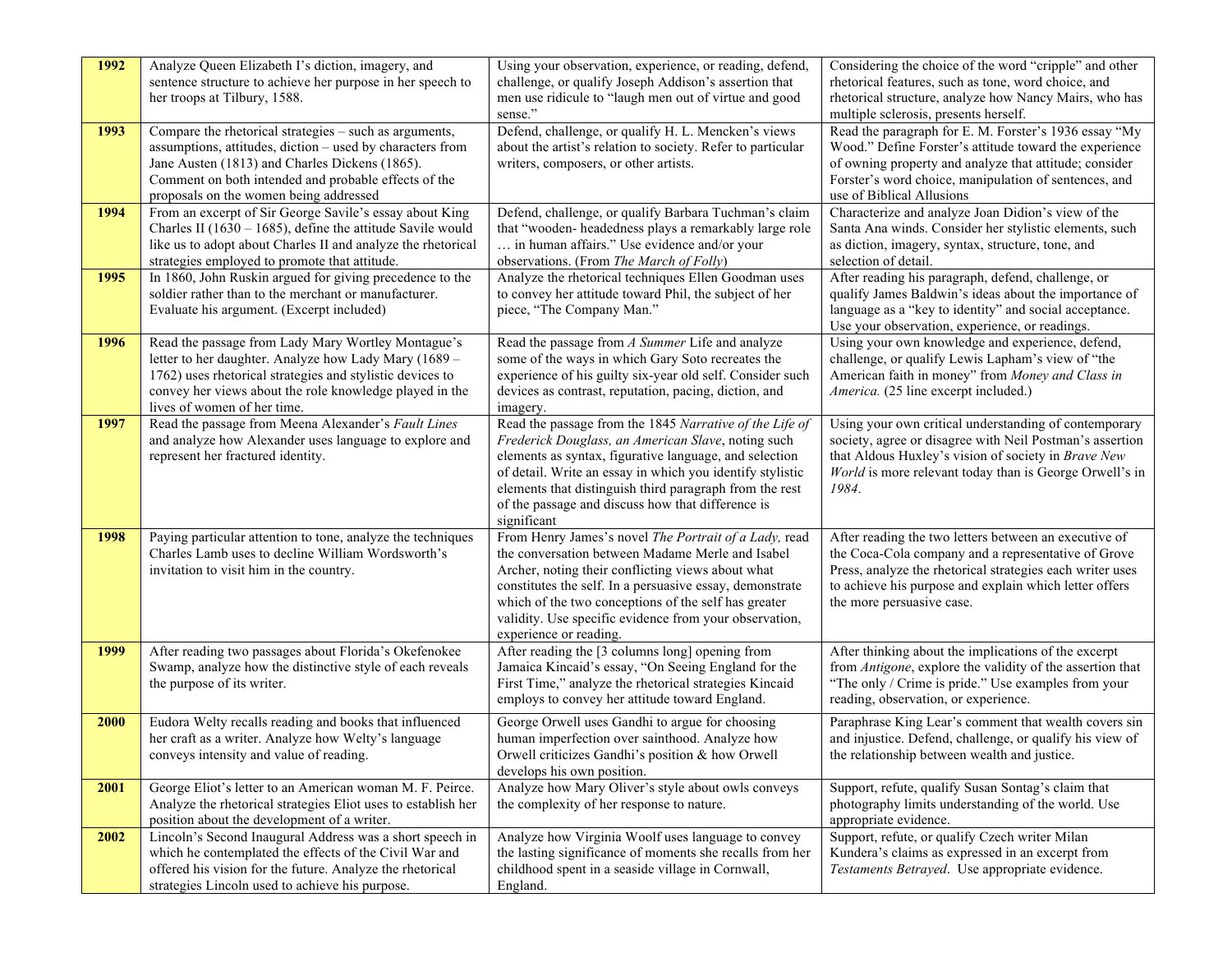| 2003                     | Defend, challenge, qualify Neal Gabler's assertion that<br>entertainment has the capacity to ruin society.                                                                                                                                                                                                                                      | Analyze the methods of Alfred Green's 1861 speech to<br>persuade his fellow African Americans to join the<br>Union forces.                                                                                                                                                                                                           | Compare and contrast how John James Audubon and<br>Annie Dillard each describe a flock of birds in flight<br>and how they convey the birds' effect on the writer as<br>observer.                                                                                                                                                                                                                         |
|--------------------------|-------------------------------------------------------------------------------------------------------------------------------------------------------------------------------------------------------------------------------------------------------------------------------------------------------------------------------------------------|--------------------------------------------------------------------------------------------------------------------------------------------------------------------------------------------------------------------------------------------------------------------------------------------------------------------------------------|----------------------------------------------------------------------------------------------------------------------------------------------------------------------------------------------------------------------------------------------------------------------------------------------------------------------------------------------------------------------------------------------------------|
| 2004                     | Analyze how the rhetorical strategies used by Lord<br>Chesterfield in his letter to his son revel his own values.                                                                                                                                                                                                                               | Choose a controversial local, national, or global issue<br>with which you are familiar and use appropriate<br>evidence I an essay that carefully considers the<br>opposing positions on this controversy ad proposes a<br>solution or compromise.                                                                                    | Analyze how Richard Rodriguez uses contrasts between<br>central Mexico and California to convey and explore his<br>conflicting feelings in an excerpt from Days of<br>Obligation.                                                                                                                                                                                                                        |
| 2005                     | Passage from "Training for Statesmanship" by George<br>Kennan. Select his most compelling observation and<br>consider the extent to which that observation holds true.                                                                                                                                                                          | A mock press release from The Onion. Analyze the<br>strategies used in the article to satirize how products are<br>marketed to consumers.                                                                                                                                                                                            | Peter Singer argues that prosperous people should<br>donate to overseas aid organizations all money not<br>needed for the basic requirements of life. Evaluate the<br>pros and cons of his argument and indicate which<br>position you find more persuasive.                                                                                                                                             |
| 2005<br><b>Form</b><br>B | Lecture delivered in Boston in 1832 by Maria Stewart,<br>African American educator and writer. Analyze the<br>rhetorical strategies Stewart uses to convey her position.                                                                                                                                                                        | John Barry describes the complex mechanics of the<br>Mississippi River in Rising Tide: The Great Mississippi<br>Flood of 1927 and How It Changed America. Analyze<br>how Barry communications his fascination with the<br>river to his readers.                                                                                      | Passage from The Medusa and the Snail by Lewis<br>Thomas. Drawing on your own reading and experience,<br>write an essay that defends, challenges, or qualifies<br>Thomas's claims.                                                                                                                                                                                                                       |
| 2006                     | Jennifer Price's essay examines the popularity of the pink<br>plastic flamingo in the 1950s. Analyze how Price crafts<br>the text to reveal her view of U.S. culture.                                                                                                                                                                           | William Hazlitt's "On the Want of Money." Analyze<br>the rhetorical strategies he uses to develop his position<br>about money.                                                                                                                                                                                                       | From talk radio to television w, to popular magazines to<br>Web blogs ordinary citizens, political figures, and<br>entertainers express their opinions on a wide range of<br>topics. Take a position on the value of such public<br>statements of opinion.                                                                                                                                               |
| 2006<br>Form<br>B        | In a well-written essay that draws upon your reading,<br>experience, or observations for support, take a position on<br>the issue of compulsory voting.                                                                                                                                                                                         | Passage from George Bernard Shaw's Saint Joan.<br>Analyze the rhetorical strategies the Inquisitor uses to<br>argue his case against Joan.                                                                                                                                                                                           | Passage by philosopher Arthur Schopenhauer. Write an<br>essay that defends, challenges, or qualifies one of<br>Schopenhauer's claims.                                                                                                                                                                                                                                                                    |
| 2007                     | First Synthesis – based on six sources, all about<br>advertising. Develop a position on the effects of<br>advertising and synthesize at least three of the sources for<br>support.                                                                                                                                                              | In Staying Put: Making a Home in a Restless World,<br>Scott Russell Sanders responds to an essay by Salman<br>Rushdie, both of which discuss the effect of mass<br>migrations. Analyze the strategies Sanders uses to<br>develop his perspective about moving.                                                                       | Develop a position on the ethics of offering incentives<br>for charitable acts and support your position with<br>evidence from your reading, observation, and/or<br>experience.                                                                                                                                                                                                                          |
| 2007<br><b>Form</b><br>B | Based on six sources concerning museum artifacts and<br>decisions made to include a particular piece of art or an<br>artifact. Develop a position on the most important<br>considerations facing the person responsible for securing a<br>new work of art or an artifact for a museum. Synthesize at<br>least three of the sources for support. | In the Introduction to Poison Penmanship: The Gentle<br>Art of Muckraking, Jessica Mitford says that it is an<br>honor to be considered a muckraker. Do you agree or<br>do you think that journalists who search out and expose<br>real or apparent misconduct go too far in the pursuit of<br>their stories. Explain your position. | Speech delivered by Wendell Phillips, a prominent<br>white American abolitionist, praising Toussaint<br>L'Ouverture, Haitian liberator. Analyze the strategies<br>the speaker uses to praise his subject and move his<br>audience.                                                                                                                                                                       |
| 2008                     | Based on seven sources concerning the elimination of the<br>penny as the smallest American denomination. Develop a<br>position on whether or not the penny should be eliminated<br>and synthesize at least three of the sources for support.                                                                                                    | Passage from John M. Barry's The Great Influenza.<br>Analyze how Barry uses rhetorical strategies to<br>characterize scientific research.                                                                                                                                                                                            | Some people argue that corporate partnerships are a<br>necessity for cash-strapped schools. Others argue that<br>schools should provide an environment free from ads<br>and corporate influence. Using appropriate evidence,<br>write an essay in which you evaluate the pros and cons<br>of corporate sponsorship for schools and indicate why<br>you find one position more persuasive than the other. |
| 2008<br><b>Form</b><br>B | Based on six sources concerning a defined national school<br>curriculum. Develop a position on whether or not there<br>should be specific texts that all students of high school<br>English should read. Synthesize at least three of the<br>sources for support.                                                                               | Passage from "America Needs Its Nerds" by Leonid<br>Fridman. Analyze how Fridman develops his argument.                                                                                                                                                                                                                              | Read an excerpt from The Decline of Radicalism by<br>Daniel Boorstin and consider the implications of the<br>distinction Boorstin makes between dissent and<br>disagreement. Defend, challenge, or qualify Boosrtin's<br>distinction.                                                                                                                                                                    |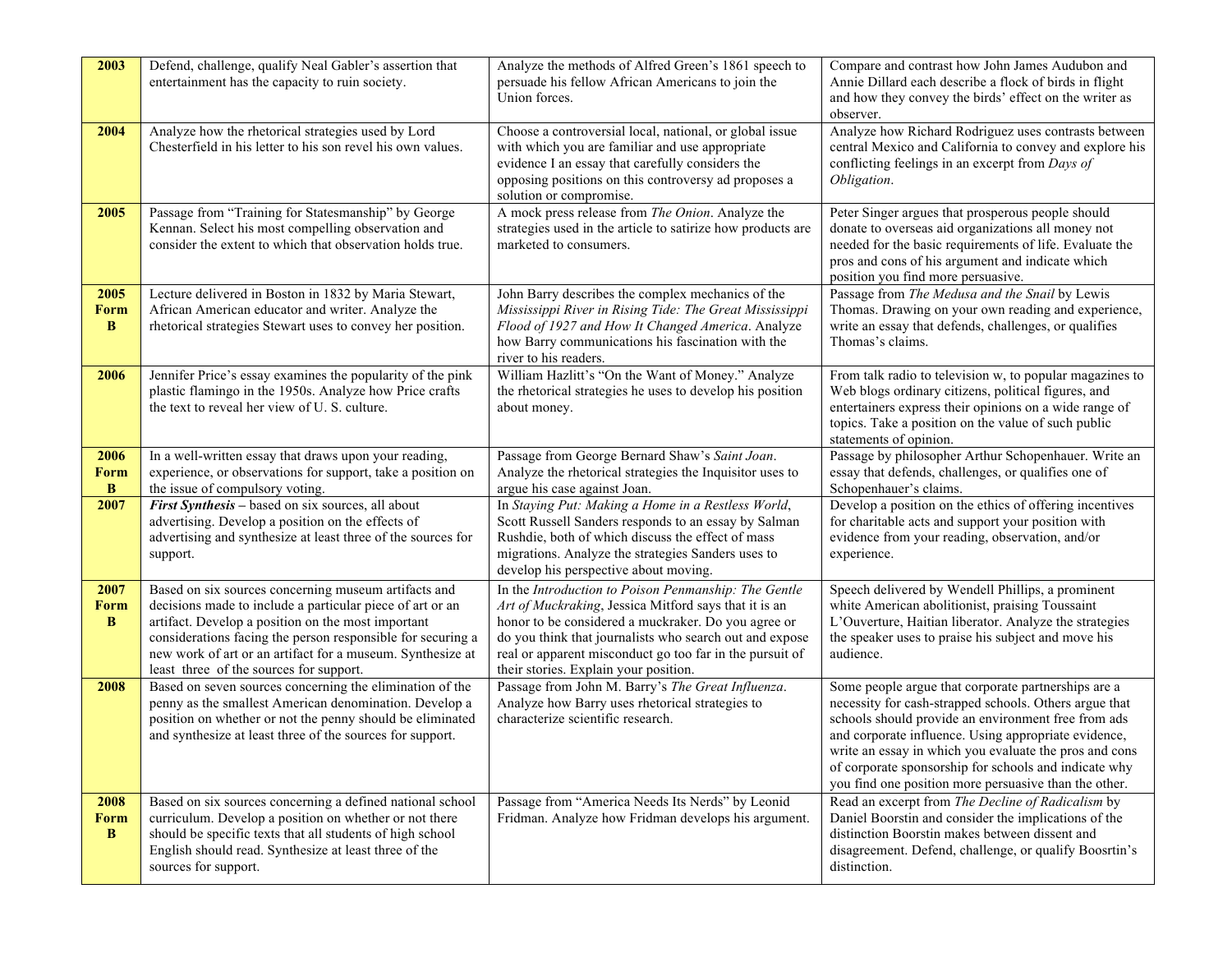| 2009                     | Based on eight sources concerning space exploration.<br>Develop a position about what issues should be considered<br>most important in making decisions about space<br>exploration and synthesize at least three of the sources for<br>support.                                                                                                                                                                                               | Two passages from Edwin Wilson's The Future of Life<br>satirizing the language of two groups that hold<br>opposing attitudes about environmentalism. Analyze<br>how Wilson's satire illustrates the unproductive nature<br>of such discussions.                                                                                                                                                                             | Write an essay that defends, challenges, or qualifies<br>Horace's assertion that the role of adversity (financial or<br>political hardship, danger, misfortune, etc.) plays in<br>developing a person's character. Support your<br>argument with evidence from your reading, observation,<br>or experience                                                                                                                                                                                 |
|--------------------------|-----------------------------------------------------------------------------------------------------------------------------------------------------------------------------------------------------------------------------------------------------------------------------------------------------------------------------------------------------------------------------------------------------------------------------------------------|-----------------------------------------------------------------------------------------------------------------------------------------------------------------------------------------------------------------------------------------------------------------------------------------------------------------------------------------------------------------------------------------------------------------------------|--------------------------------------------------------------------------------------------------------------------------------------------------------------------------------------------------------------------------------------------------------------------------------------------------------------------------------------------------------------------------------------------------------------------------------------------------------------------------------------------|
| 2009<br><b>Form</b><br>B | Based on seven sources concerning public education.<br>Choose an issue related to the tension in schools between<br>individuality and conformity. Write an essay in which you<br>use this issue to argue the extent to which schools should<br>support individuality or conformity. Synthesize at least<br>three of the sources for support.                                                                                                  | Passage from "The Indispensable Opposition" by<br>Walter Lippmann. Analyze the strategies Lippmann<br>uses to develop his argument.                                                                                                                                                                                                                                                                                         | Passage from The Worst Years of Our Lives by Barbara<br>Ehrenreich, about life in the 1980s. Support, refute, or<br>qualify Ehrenreich's assertions about television.                                                                                                                                                                                                                                                                                                                      |
| 2010                     | Based on six sources concerning information technology.<br>Our daily lives seem to be saturated with television,<br>computers, cell phones, personal digital assistants (PDAs),<br>and MP3 players, etc. In an essay that synthesizes at least<br>three of the sources for support, evaluate the most<br>important factors that a school should consider before<br>using particular technologies in curriculum and<br>instruction.            | Excerpt from letter from Benjamin Banneker, former<br>slave, to Thomas Jefferson (1791). Write an essay that<br>analyzes how Banneker uses rhetorical strategies to<br>argue against slavery.                                                                                                                                                                                                                               | In his 2004 book, Status Anxiety, Alain de Botton<br>argues that the chief aim of humorists is not merely to<br>entertain but "to convey with impunity messages that<br>might be dangerous or impossible to state directly."<br>Think about the implications of de Botton's view of the<br>role of humorists (cartoonists, stand-up comics, satirical<br>writers, hosts of television programs, etc.). Then write<br>an essay that defends, challenges, or qualifies de<br>Botton's claim. |
| 2010<br>Form<br>B        | Based on six sources concerning daylight savings time.<br>Synthesize at least three of the sources into an essay<br>that evaluates daylight saving time and offers a<br>recommendation about its continued use.                                                                                                                                                                                                                               | Passage from The Horizontal World, Debra Marquart's<br>2006 memoir about growing up in North Dakota.<br>Analyze the strategies Marquart uses to characterize the<br>upper Midwest.                                                                                                                                                                                                                                          | The first Buy Nothing Day—a day on which people are<br>urged to purchase no goods—was organized in Canada<br>in 1992 as a way to increase awareness of excessive<br>consumerism. Consider the implications of a day on<br>which no goods are purchased. Then write an essay in<br>which you develop a position on the establishment of an<br>annual Buy Nothing Day.                                                                                                                       |
| 2011                     | Based on seven sources concerning locavores, people who<br>have decided to eat locally grown or produced products as<br>much as possible, for sustainability and nutrition. Imagine<br>that a community is considering organizing a locavore<br>movement. In an essay that synthesizes at least three of the<br>sources identify the key issues associated with the<br>locavore movement and examine their implications for the<br>community. | Speech by Florence Kelley (1859-1932), a United<br>States social worker and reformer who fought<br>successfully for child labor laws and improved<br>conditions for working women, delivered before the<br>convention of the National American Woman Suffrage<br>Association in Philadelphia on July 22, 1905. Analyze<br>the rhetorical strategies Kelley uses to convey her<br>message about child labor to her audience. | Passage from <i>Rights of Man</i> , a book written by the<br>pamphleteer Thomas Paine in 1791. Born in England,<br>Paine was an intellectual, a revolutionary, and a<br>supporter of American independence from England.<br>Write an essay that examines the extent to which<br>Paine's characterization of America holds true today.                                                                                                                                                      |
| 2011<br><b>Form</b><br>B | Based on six sources concerning green living (practices<br>that promote the conservation and wise use of natural<br>resources). Synthesize at least three of the sources into<br>an essay that develops a position on the extent to which<br>government should be responsible for fostering green<br>practices.                                                                                                                               | Letter written by Samuel Johnson in response to a<br>woman who had asked him to obtain the archbishop of<br>Canterbury's patronage to have her son sent to the<br>university. Write an essay in which you analyze how<br>Johnson crafts his denial of the woman's request.                                                                                                                                                  | American essayist and social critic H. L. Mencken<br>(1880–1956) wrote, "The average man does not want to<br>be free. He simply wants to be safe." Examine the<br>extent to which Mencken's observation applies to<br>contemporary society, supporting your position with<br>appropriate evidence.                                                                                                                                                                                         |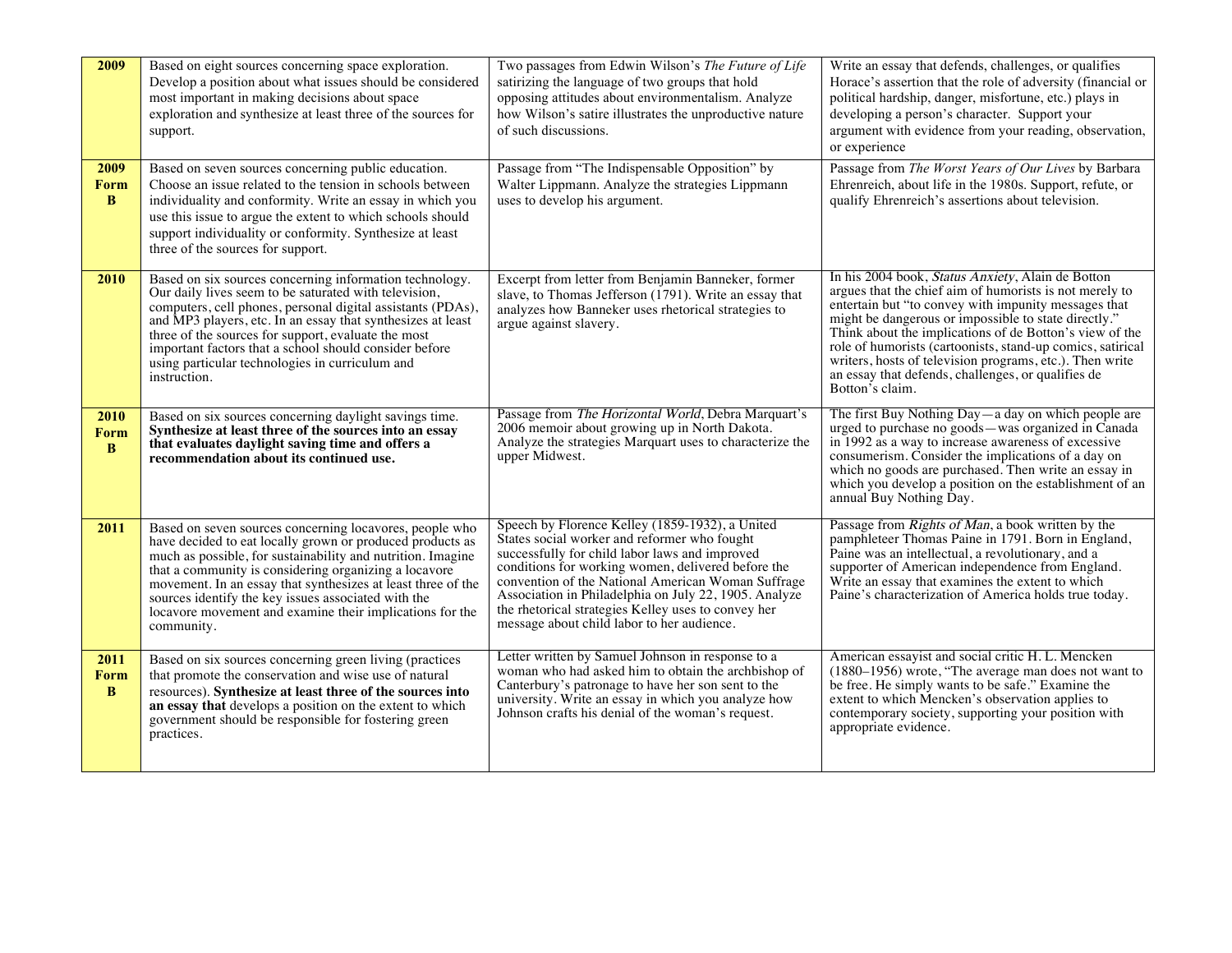| 2012 | Based on eight sources concerning the US Postal Service.<br>Synthesize information from at least three of the sources<br>and incorporate it into a coherent, well-developed essay<br>that argues a clear position on whether the USPS should<br>be restructured to meet the needs of a changing world, and<br>if so, how.                                                                                                                                                                                                                                                                                                                      | On April 10, 1962, as the United States was emerging<br>from a recession, the nation's largest steel companies<br>raised steel prices by 3.5 percent. President John F.<br>Kennedy, who had repeatedly called for stable prices<br>and wages as part of a program of national sacrifice<br>during a period of economic distress, held a news<br>conference on April 11, 1962, which he opened with the<br>following commentary regarding the hike in steel<br>prices. Write an essay in which you analyze the<br>rhetorical strategies President Kennedy uses to achieve<br>his purpose. | Consider the distinct perspectives expressed in the<br>following statements.<br>"If you develop the absolute sense of certainty that powerful<br>beliefs provide, then you can get<br>yourself to accomplish virtually anything, including those<br>things that other people are certain are impossible." -- William<br>Lyon Phelps, American educator, journalist, and professor<br>$(1865 - 1943)$<br>"I think we ought always to entertain our opinions with<br>some measure of doubt. I shouldn't wish people dogmatically<br>to believe any philosophy, not even mine." -- Bertrand Russell,<br>British author, mathematician, and philosopher (1872–1970)<br>In a well-organized essay, take a position on the<br>relationship between certainty and doubt. Support your<br>argument with appropriate evidence and examples.                                                                                                                                                                                                                                                                                                                                                                                                                                                                                                                                                                                                                                                                                                                                                                                                                                                    |
|------|------------------------------------------------------------------------------------------------------------------------------------------------------------------------------------------------------------------------------------------------------------------------------------------------------------------------------------------------------------------------------------------------------------------------------------------------------------------------------------------------------------------------------------------------------------------------------------------------------------------------------------------------|------------------------------------------------------------------------------------------------------------------------------------------------------------------------------------------------------------------------------------------------------------------------------------------------------------------------------------------------------------------------------------------------------------------------------------------------------------------------------------------------------------------------------------------------------------------------------------------|---------------------------------------------------------------------------------------------------------------------------------------------------------------------------------------------------------------------------------------------------------------------------------------------------------------------------------------------------------------------------------------------------------------------------------------------------------------------------------------------------------------------------------------------------------------------------------------------------------------------------------------------------------------------------------------------------------------------------------------------------------------------------------------------------------------------------------------------------------------------------------------------------------------------------------------------------------------------------------------------------------------------------------------------------------------------------------------------------------------------------------------------------------------------------------------------------------------------------------------------------------------------------------------------------------------------------------------------------------------------------------------------------------------------------------------------------------------------------------------------------------------------------------------------------------------------------------------------------------------------------------------------------------------------------------------|
| 2013 | The need to memorialize events or people is complex; in<br>some cases, monuments honor moments of great<br>achievement, while in other cases, monuments pay<br>homage to deep sacrifice. A monument's size, location,<br>and materials are all considerations in planning and<br>creating a memorial to the past.<br>Based on seven sources concerning memorialization.<br>Synthesize information from at least three of the sources<br>and incorporate into an essay that examines the factors a<br>group or agency should consider in memorializing an<br>event or person and in creating a monument.                                        | Passage from Last Child in the Woods by Richard<br>Louv. Write an essay in which you analyze the<br>rhetorical strategies Louv uses to develop his argument<br>about the separation between people and nature.                                                                                                                                                                                                                                                                                                                                                                           | For centuries, prominent thinkers have pondered the<br>relationship between ownership and the development of<br>self (identity), ultimately asking the question, "What<br>does it mean to own something?"<br>Plato argues that owning objects is detrimental to a<br>person's character. Aristotle claims that ownership of<br>tangible goods helps to develop moral character.<br>Twentieth-century philosopher Jean-Paul Sartre<br>proposes that ownership extends beyond objects to<br>include intangible things as well. In Sartre's view,<br>becoming proficient in some skill and knowing<br>something thoroughly means that we "own" it.<br>Think about the differing views of ownership. Then<br>write an essay in which you explain your position on the<br>relationship between ownership and sense of self. Use<br>appropriate evidence from your reading, experience, or<br>observations to support your argument.                                                                                                                                                                                                                                                                                                                                                                                                                                                                                                                                                                                                                                                                                                                                                        |
| 2014 | Many recent college graduates have faced record levels of<br>unemployment. This situation has led people to question<br>what they value about higher education. Some high school<br>students and their parents are wondering if a college<br>education is worth the cost. Others, however, believe that<br>a college education prepares students for more than just a<br>job or career.<br>Based on six sources concerning the value of a college<br>education. Synthesize information from at least three of<br>the sources and incorporate it into a coherent, well-<br>developed essay that evaluates<br>whether college is worth its cost. | In a letter, Abigail Adams writes to her son John<br>Quincy Adams, who is traveling abroad with his father,<br>John Adams, a United States diplomat and later the<br>country's second president. In a well-developed essay,<br>analyze the rhetorical strategies Adams uses to advise<br>her son.                                                                                                                                                                                                                                                                                        | Authors Po Bronson and Ashley Merryman published "The<br>Creativity Crisis" in Newsweek.com in July 2010. They<br>reported that the Torrance Test, a test of creativity that has<br>been administered to millions of people worldwide in 50<br>languages, indicates that the public's "creativity quotient" has<br>steadily crept downward since 1990. In their article, Bronson<br>and Merryman cite the claim of Professor Kyung Hee Kim at<br>the College of William and Mary: "It's very clear, and the<br>decrease is very significant." Kim reports that it is the scores<br>of younger children in America—from kindergarten through<br>sixth grade—for whom the decline is "most serious."<br>Bronson and Merryman state that "[t]he potential<br>consequences are sweeping. The necessity of human ingenuity<br>is undisputed. A recent IBM poll of 1,500 CEOs identified<br>creativity as the No. 1 'leadership competency' of the future.<br>Yet it's not just about sustaining our nation's economic<br>growth. All around us are matters of national and international<br>importance that are crying out for creative solutions, from<br>saving the Gulf of Mexico to bringing peace to Afghanistan to<br>delivering health care. Such solutions emerge from a healthy<br>marketplace of ideas, sustained by a populace constantly<br>contributing original ideas and receptive to the ideas of others."<br>One possible approach to this reputed decline in creativity is<br>to explicitly teach creative thinking in school. Write to your<br>school board explaining what you mean by creativity and<br>arguing for or against the creation of a class in creativity. |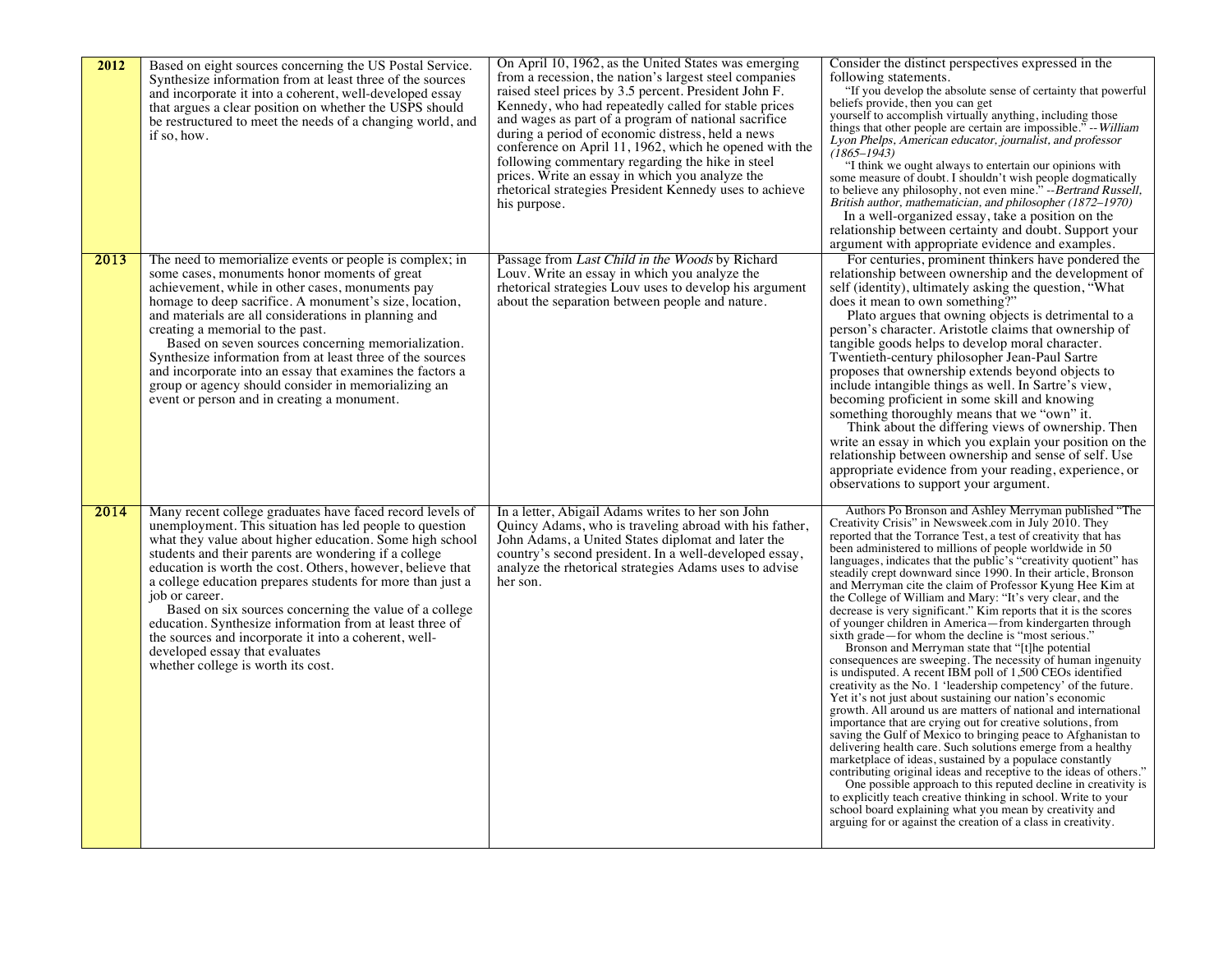| 2015 | Many high schools, colleges, and universities have honor<br>codes or honor systems: sets of rules or principles that are<br>intended to cultivate integrity. These rules or principles<br>often take the form of written positions on practices like<br>cheating, stealing, and plagiarizing as well as on the<br>consequences of violating the established codes.<br>Based on six sources, synthesize information from at<br>least three of the sources and incorporate it into a coherent,<br>well-developed argument for your own position on<br>whether your school should establish, maintain, revise, or<br>eliminate an honor code or honor system.                                                                                           | On the tenth anniversary of the assassination of Dr.<br>Martin Luther King, Jr., labor union organizer and civil<br>rights leader Cesar Chavez published an article in the<br>magazine of a religious organization devoted to helping<br>those in need. Read the following excerpt from the<br>article carefully. Then, in a well-written essay, analyze<br>the rhetorical choices Chavez makes to develop his<br>argument about nonviolent resistance.                                                                                                                                                          | An anthropologist studying first-year students at a<br>university in the United States writes that friendly<br>phrases like "How are you?," "Nice to meet you," and<br>"Let's get in touch" communicate politeness rather than<br>literal intent. What, if anything, is the value or function<br>of such polite speech?<br>In a well-written essay, develop your position on the<br>value or function of polite speech in a culture or<br>community with which you are familiar. Use<br>appropriate evidence from your reading, experience, or<br>observations to support your argument.                                                                                                                                                                                                                                                                                                                                                                                                                                                                                                                                           |
|------|------------------------------------------------------------------------------------------------------------------------------------------------------------------------------------------------------------------------------------------------------------------------------------------------------------------------------------------------------------------------------------------------------------------------------------------------------------------------------------------------------------------------------------------------------------------------------------------------------------------------------------------------------------------------------------------------------------------------------------------------------|------------------------------------------------------------------------------------------------------------------------------------------------------------------------------------------------------------------------------------------------------------------------------------------------------------------------------------------------------------------------------------------------------------------------------------------------------------------------------------------------------------------------------------------------------------------------------------------------------------------|------------------------------------------------------------------------------------------------------------------------------------------------------------------------------------------------------------------------------------------------------------------------------------------------------------------------------------------------------------------------------------------------------------------------------------------------------------------------------------------------------------------------------------------------------------------------------------------------------------------------------------------------------------------------------------------------------------------------------------------------------------------------------------------------------------------------------------------------------------------------------------------------------------------------------------------------------------------------------------------------------------------------------------------------------------------------------------------------------------------------------------|
| 2016 | Over the past several decades, the English language has<br>become increasingly globalized, and it now seen by many<br>as the dominant language in international finance, science,<br>and politics. Concurrent with the worldwide spread of<br>English is the decline of foreign-language learning in<br>English-speaking countries, where monolingual English<br>speakers are at a disadvantage today.<br>Carefully read the following six sources, including the<br>introductory information for each source. Then synthesize<br>information from at least three of the sources and<br>incorporate it into a coherent, well-developed essay that<br>argues a clear position on whether monolingual English<br>speakers are at a disadvantage today. | On June 11, 2004, Margaret Thatcher, the former prime<br>minister of Great Britain, delivered the following<br>eulogy to the American people in honor of the former<br>United States president Ronald Reagan, with whom she<br>had worked closely. Read the eulogy carefully. Then, in<br>a well-developed essay, analyze the rhetorical strategies<br>that Thatcher uses to convey her message.                                                                                                                                                                                                                 | In 1891, Irish Oscar Wilde observed, "Disobedience, in<br>the eyes of anyone who has read history, is man's<br>original virtue. It is through disobedience that progress<br>has been made, through disobedience and through<br>rebellion."<br>Wilde claims that disobedience is a valuable human<br>trait and that it promotes social progress. Write an essay<br>that argues your position on the extent to which Wilde's<br>claims are valid. Use appropriate examples from your<br>reading, experience, or observations to support your<br>argument.                                                                                                                                                                                                                                                                                                                                                                                                                                                                                                                                                                            |
| 2017 | As the Internet changes what and how people read, there<br>has been considerable debate about the future of public<br>libraries. While some commentators question whether<br>libraries can stay relevant, others see new possibilities for<br>libraries in the changing dynamics of today's society.<br>Carefully read the following six sources, including the<br>introductory information for each source. Then synthesize<br>information from at least three of the sources and<br>incorporate it into a coherent, well-developed essay in<br>which you develop a position on the role, if any, that<br>public libraries should serve in the future.                                                                                              | The passage below is the opening to a speech made in<br>1960 by American journalist and politician Clare<br>Boothe Luce to journalists at the Women's National<br>Press Club. In this speech, Luce went o to criticize the<br>tendency of the American press to sacrifice journalistic<br>integrity in favor of the perceived public demand for<br>sensationalist stories. Read the passage carefully. Then,<br>in a well-developed essay, analyze how Luce uses this<br>introduction to prepare the audience for her message.<br>Support your analysis of her rhetoric with specific<br>references to the text. | The passage below in an excerpt from <i>Empire of</i><br>Illusion by Chris Hedges. Read the passage carefully.<br>Then write an essay in which you develop a position on<br>Hedges' argument that "the mot essential skill is<br>artifice." Use appropriate, specific evidence to illustrate<br>and develop your position.<br>The most essential skill in political theater and a consumer<br>culture is artifice. Political leaders, who use the tools of mass<br>propaganda to create a sense of faux intimacy with citizens no<br>longer need to be competent, sincere, or honest. They need<br>only to appear to have these qualities. Most of all they need a<br>story, a personal narrative. The reality of the narrative is<br>irrelevant. It can be completely at odds with the facts. The<br>consistency and emotional appeal of the story are paramount.<br>Those who are best at deception succeed. Those who have not<br>mastered the art of entertainment, who fail to create a narrative<br>or do not have one fashioned."<br>An image-based culture communicates through narratives,<br>pictures, and pseudo-drama. |
| 2018 | Eminent domain is the power governments have to acquire<br>property from private owners for public use. The rationale<br>behind eminent domain is that governments have greater<br>legal authority over lands with their dominion than do<br>private owners. Eminent domain has been instituted in one<br>way or another throughout the world for hundreds of<br>years.<br>Carefully read the following six sources, including the<br>introductory information for each source. The synthesize<br>materials from at least three of the sources and incorporate<br>it into a coherent, well-developed essay that defends,<br>challenges, or qualifies the notion that eminent domain is<br>productive and beneficial.                                 | In 1997, then United States Secretary of State<br>Madeleine Albright gave the commencement speech to<br>the graduating class at Mount Holyoke College, a<br>women's college in Massachusetts. Reads the following<br>excerpt from her speech carefully. Then write a well-<br>developed essay in which you analyze the choices<br>Albright makes to convey her message to her audience.                                                                                                                                                                                                                          | In her book Gift from the Sea, author and aviator Anne<br>Morrow Lindbergh (1906-2001) writes, "We tend not to<br>choose the unknown which might be a shock or<br>disappointment or simply a little difficult to cope with.<br>And yet it is the unknown with all its disappointments<br>and surprises that is the most enriching."<br>Consider the value Lindbergh places on the<br>unknown. Then write an essay in which you develop<br>your own position on the value of exploring the<br>unknown. Use appropriate, specific evidence to<br>illustrate and develop your position.                                                                                                                                                                                                                                                                                                                                                                                                                                                                                                                                               |